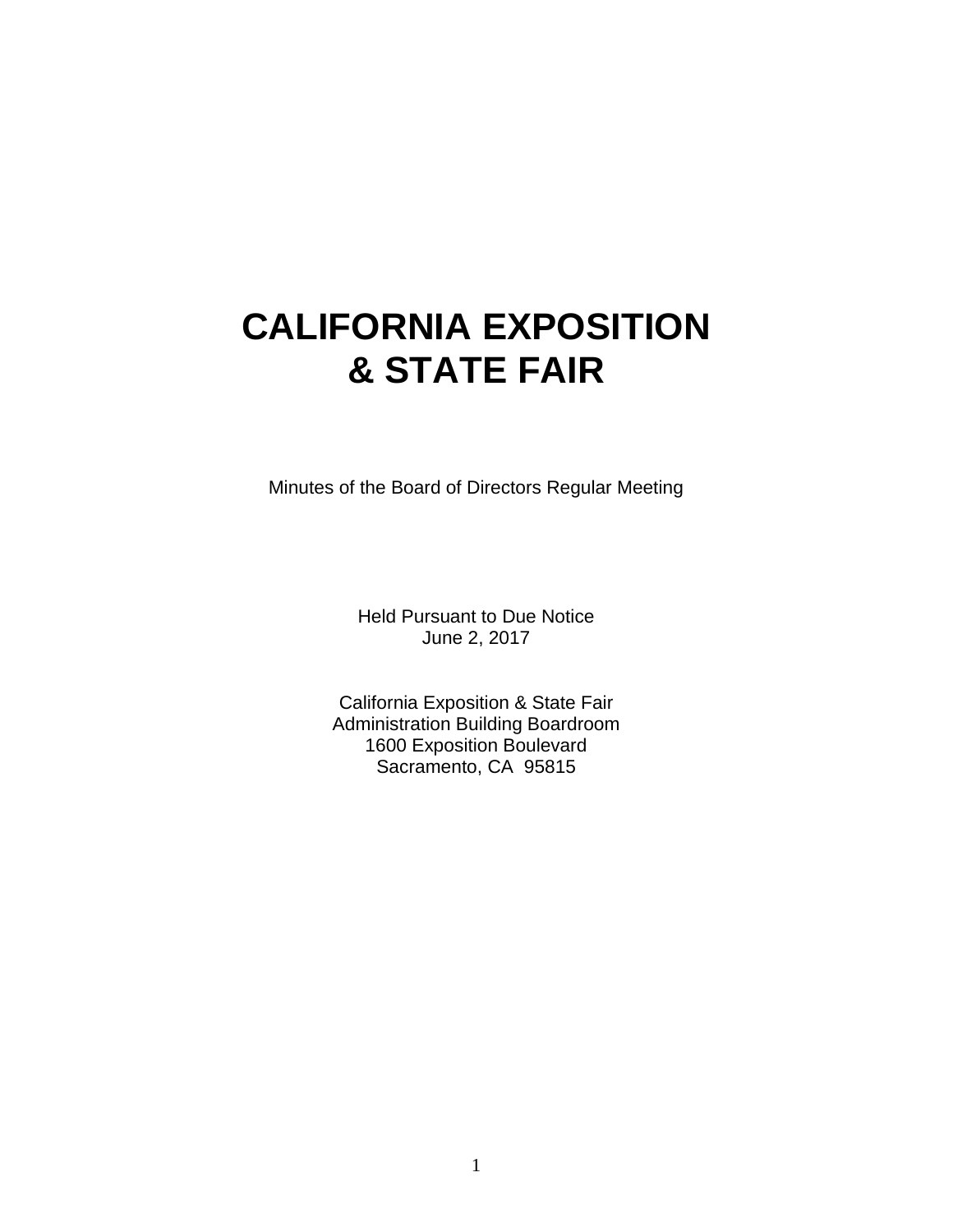## **Directors Present**

Director Mark Nelson, Chair Director Sonney Chong Director Rina DiMare Director Jess Durfee Director Rex Hime Director David Mallel Director Tony Ortiz

## **Directors Absent**

Director Rima Barkett, Vice Chair Director Corny Gallagher

## **Staff Present**

Rick Pickering, Chief Executive Officer (CEO) Tom Martinez, Chief Deputy General Manager (CDGM) Samantha Brown, Deputy General Manager Administration (DGM) Margaret Mohr, Deputy General Manager Business Development & Marketing (DGM) Rachelle Weir, Programs Manager Marcia Shell, Assistant General Manager, Expo Events (AGM) Jay Carlson, AG Programs Manager Robert Craft, Chief of Police Sue O'Brien, Recording Secretary Jennifer Koga, Staff Zane Glaser, Staff Darla Givens, Media Director Sabrina Rodriguez, Media Director Don Callison, Staff Robert Murray-Stroud, Staff

#### **Others Present**

Brian Honebein, Event Partnership Amber Williams, un/common Dannie Marie Mitchell, Agricultural Advisory Council Gail Kautz, Kautz-Ironstone Suzanne Oppegard, Equine Committee Stan Oppegard Lee Ruth, Agricultural Advisory Council Ron Schuler, Agricultural Advisory Council Harold Petersen, Petersen Farms Mona Foster, Hui Hawaii and Ka' onohi Foundation

\*May not include all others present in the room or arriving late.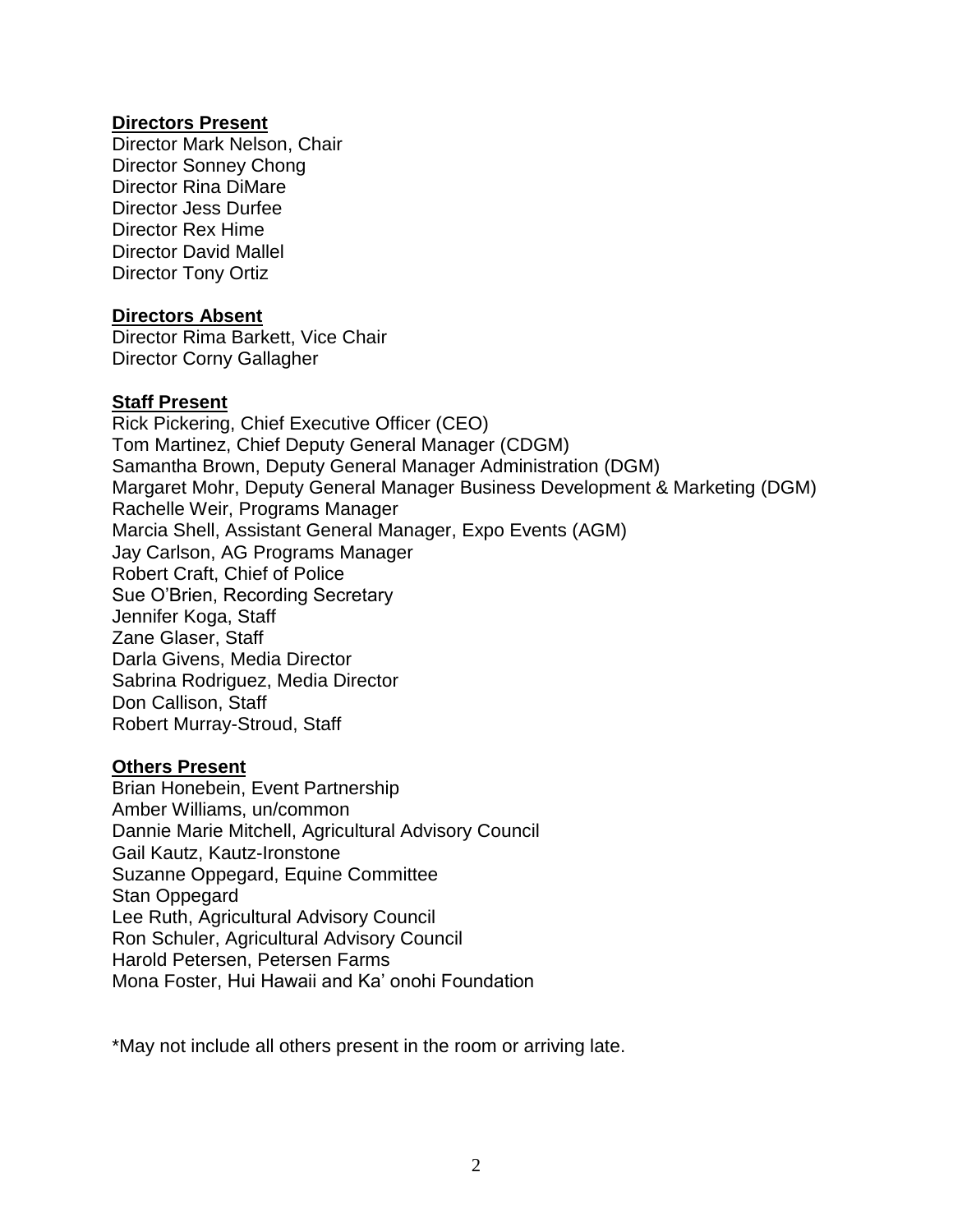# **1. CALL TO ORDER**

The meeting was called to order by Chair Nelson at 12:00 p.m. at which time the Board convene into closed session.

The Board re-convened at 1:10 p.m. for the Public Board Meeting. Chair Nelson reported that there was nothing to report out of closed session.

Chair Nelson read the Mission Statement and Policy Statement into the record.

## **2. PLEDGE OF ALLGIANCE**

Chair Nelson asked Director Hime to lead the Board and Staff in the Pledge of Allegiance.

# **3. ROLL CALL**

Roll call was taken by CEO Pickering and a quorum was present. Director Barkett and Director Gallagher were not present and asked to be excused.

## **Motion:**

It was moved by Director Hime and seconded by Director Chong to excuse the absence of Director Barkett and Director Gallagher. **All in favor, motion carried unanimously.**

## **4. CLOSED SESSION**

**a.** "The Board will convene in closed session as authorized by Government Code Section 11126(e)(2)(B) to confer with legal counsel regarding a matter that presents a significant exposure to litigation against California Exposition & State Fair, based on the facts and circumstances."

For purposes of discussing matters of 1) pending litigation, 2) real property negotiations, and 3) personnel matters related to the General Manager under Government Code Section §11126. The Board will meet in Closed Session to confer with and/or receive legal advice from counsel or the represented delegate.

# **5. INTRODUCTION OF GUESTS & STAFF**

Introduction of Guests and Staff were made around the room.

# **6. PRESENTATION**

**a.** Updates of Papa Murphy Park and Sacramento Republic FC CEO Pickering reported that there was a change of ownership of Sac Republic's investor group. It is now headed by Kevin Nagle. They had planned on doing a presentation and are unable to attend the meeting today and will attend another Board Meeting to make a presentation.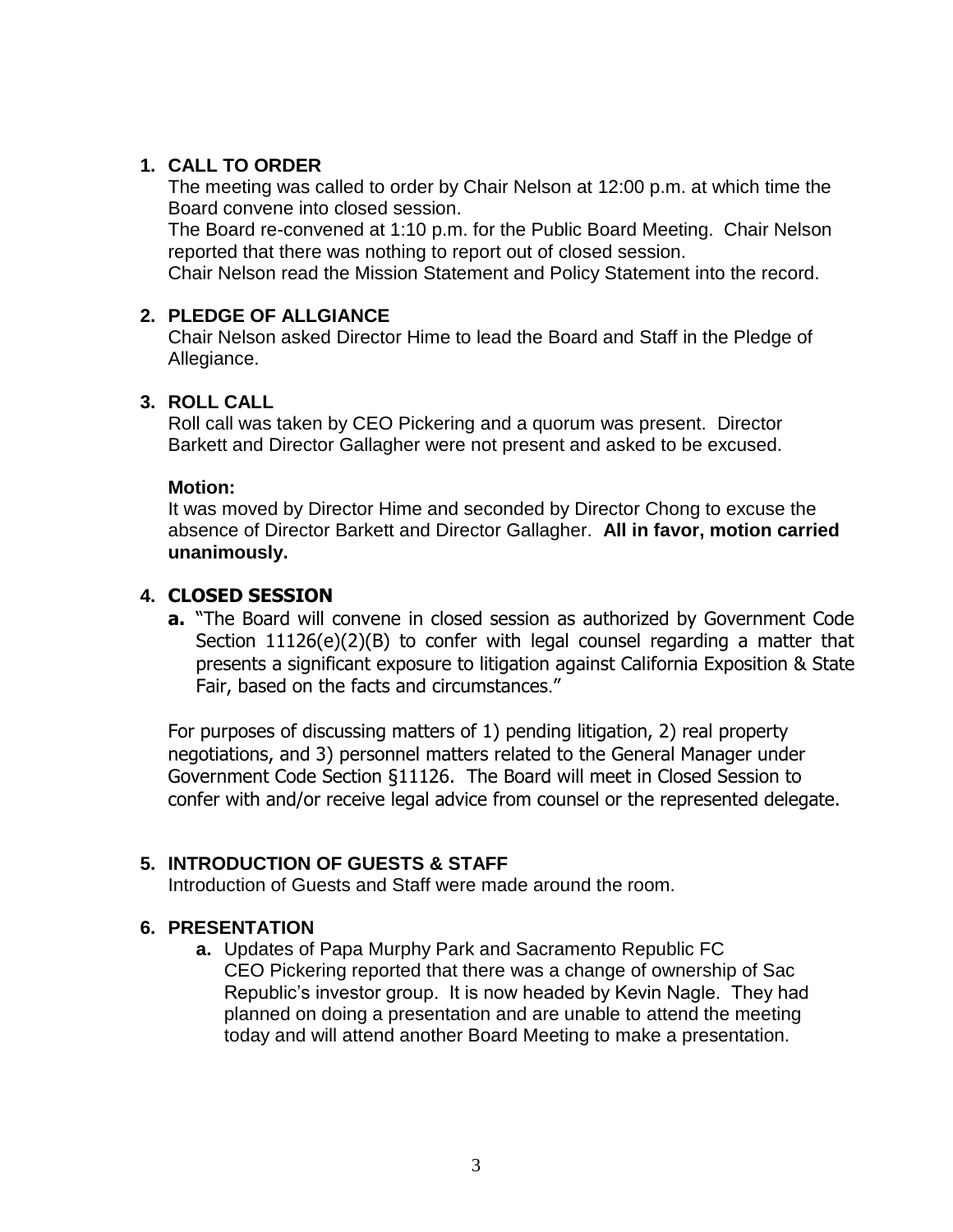## **7. MINUTES OF MEETINGS**

**a.** Accept Cultural Advisory Council Meeting Minutes of April 13, 2017, as presented.

#### **Motion:**

It was moved by Director Chong and seconded by Director Hime to accept Cultural Advisory Council Meeting Minutes of April 13, 2017, as presented. **All in favor, motion carried unanimously.**

**b.** Accept Agricultural Advisory Council Meeting Minutes of March 21, 2017, as presented.

#### **Motion:**

It was moved by Director DiMare and seconded by Director Durfee to accept Agricultural Advisory Council Meeting Minutes of March 21, 2017, as presented. **All in favor, motion carried unanimously.**

**c.** Approve Board Meeting Minutes of April 28, 2017, as presented. **Motion:**

It was moved by Director Durfee and seconded by Director Chong approve Board Meeting Minutes of April 28, 2017, as presented. **All in favor, motion carried unanimously.**

**d.** Approve Board Committee Meeting Minutes of April 28, 2017, as presented.

**Motion:**

It was moved by Director Durfee and seconded by Director Chong approve Board Committee Meeting Minutes of April 28, 2017, as presented. **All in favor, motion carried unanimously.**

## **8. COMMITTEE AND STAFF REPORTS**

**a.** Annual State Fair – Director Durfee

Committee Chair Barkett was not present at the Committee Meeting and Board Chair asked Director Durfee to be the acting Chair. Acting Chair Durfee commented on the good committee meeting and asked CEO Pickering to give a summary of the staff reports.

CEO Pickering thanked staff for submitting their staff reports. He reported that the Blue Ribbon Brunch on September 10, 2017 has been posted on the web-site. He went on to mention that AG Programs Manger Carlson updated the committee on the animal competitions along with Craft Beer and Wine competitions. CEO Pickering went on to say that Cal Expo's Craft Beer competition is now the 3<sup>rd</sup> largest in the nation. CEO Pickering reported that Program Manger Weir reported that programs is expanding the wine education program and out lined the "Farm to Glass" experience. The committee also discussed the State Fair gala which is on June 22, 2017. CEO Pickering shared that the Marketing report noted the expanding relationship with Univision, Horse racing license was approved and that Sponsorships where up from last year. Events Services gave a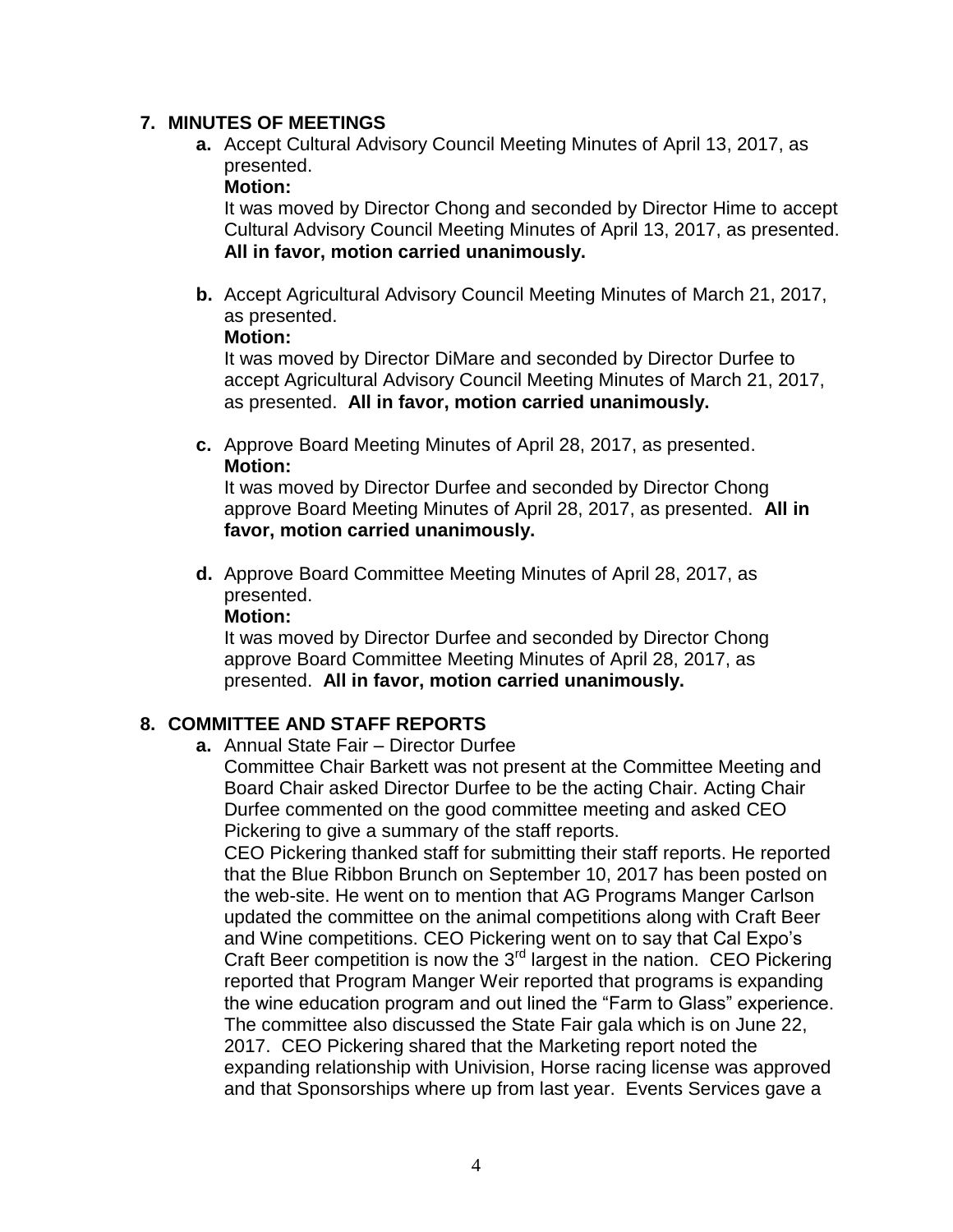report about food/beverages and commercial/concessions. CEO Pickering reported that Chief Deputy General Manager Martinez is continuing his outreach to State Offices. AGM Shell introduced Robert Stroud who is the new Chief of Plant. CEO Pickering introduced Sabrina Rodriguez and Darla Givens who will be the Media team for State Fair. CEO Picking gave a summary of the status of the State Fair Time Capsule.

**b.** Audit Committee – Director Chong

Director Gallagher was unable to make attend the meeting and Director Chong was asked to fill in.

Director Chong thanked the MGO auditor for her report to the committee and asked DGM Brown to review the MGO report to the Board. DGM Brown reviewed their report their audit revealed a "no findings" audit. **Motion:**

Director Chong made the motion that the Audit Committee recommends to the Board of Directors to accept the report as presented. Motion was seconded by Director Durfee. **All in favor, motion carried unanimously.**

# **9. FINANCIAL REPORTS**

**a.** Contracts/Purchases Requiring Board Notification/Approval DGM Brown reported that there are 8 service contracts requiring notification and 2 purchase orders. She continued to report that there is 1 service contract, Jack Davenport Sweeping Service and Geovision Surveillance Cameras requiring approval.

**Motion:**

Director Hime moved approval of both and was seconded by Director Durfee. **All in favor, motion carried unanimously.**

**b.** Update on Harness Racing CEO Pickering reviewed the Harness Meet Comparison report.

# **10.CORRESPONDENCE**

None

# **11.OLD BUSINESS**

**a.** Continue review and consideration of the proposal by the Equine Sub-Committee of the Agricultural Advisory Council for Flying U Rodeo to be hired to conduct a Rodeo type event at the 2017 State Fair. Acting Chair Durfee reported that the Annual State Fair Committee approved a recommendation to the Board of Directors that we explore a self-funded Rodeo type event for the 2018 State Fair. In pursuit of that that an RFP is issued.

## **Public Comment:**

Suzanne Oppegard, Gail Kautz, Ron Schuler, Dannie-Marie Mitchell, Lee Ruth and Harold Petersen all presented public comment in favor of having a Rodeo or Rodeo type event at the Rodeo Arena for the 2018 State Fair.